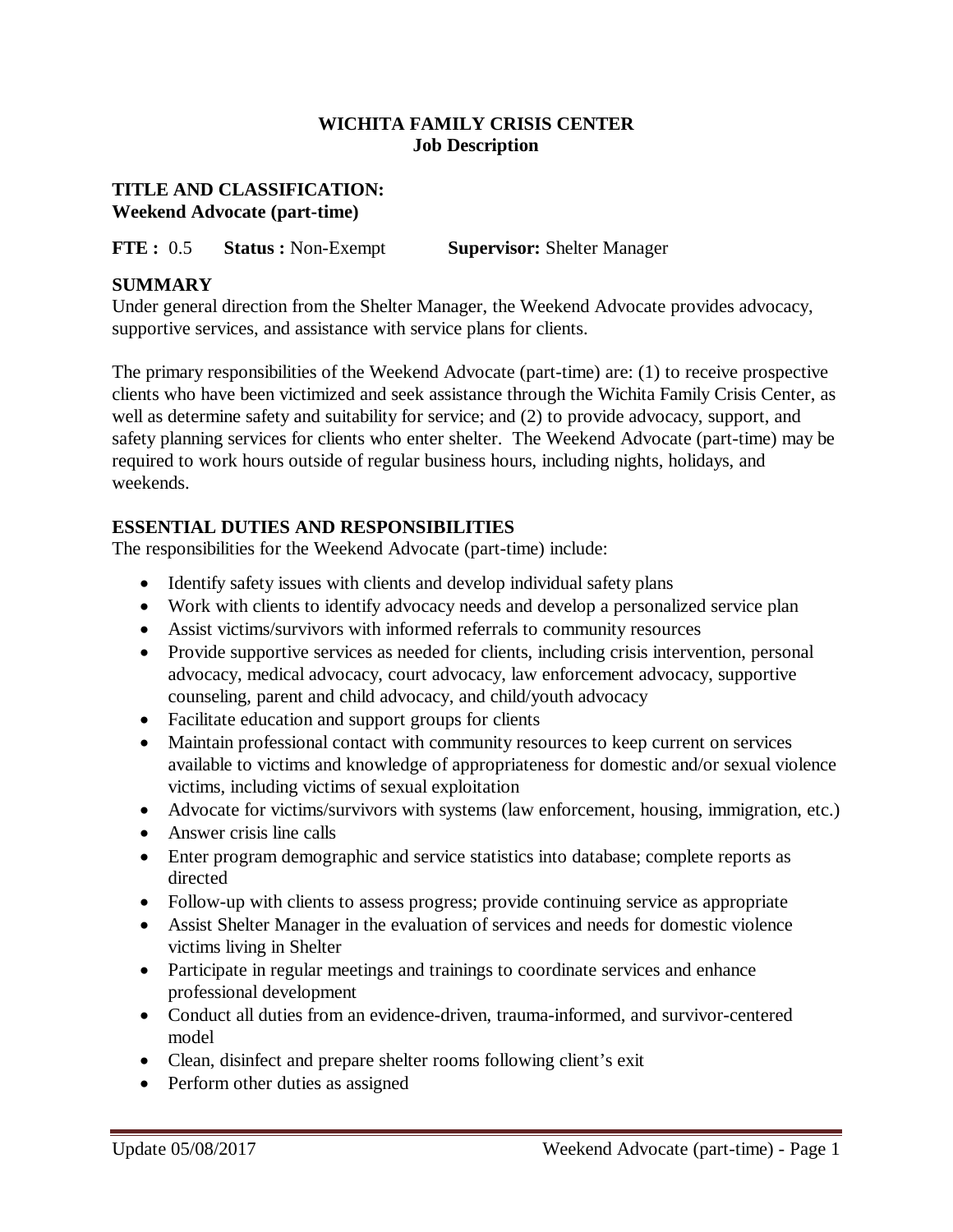# **SUPERVISORY RESPONSIBILITIES:** N/A

# **KNOWLEDGE, SKILLS AND ABILITIES Knowledge**

Professional experience or training in early childhood education, parenting education, case management, counseling, domestic violence, economically disadvantaged, or other social issues preferred.

#### **Skills and Abilities**

The incumbent must demonstrate the following skills:

- excellent interpersonal skills
- team building skills
- analytical and problem solving skills
- decision making skills
- effective verbal and listening communications skills
- attention to detail and high level of accuracy
- effective time management and organizational skills
- effective written communications skills
- strong knowledge and experience in use of Microsoft Office products
- stress management skills

#### **PERSONAL ATTRIBUTES**

The incumbent must maintain strict confidentiality in performing the duties related to agency business. The incumbent must also demonstrate the following personal attributes:

- be honest and trustworthy
- be respectful
- possess cultural awareness and sensitivity
- be flexible
- demonstrate sound work ethics
- ability to maintain professional relationships with co-workers

## **EDUCATION AND EXPERIENCE**

Undergraduate degree strongly preferred. Related work experience in social services field may be considered in lieu of degree.

#### **CERTIFICATION, REGISTRATION, OR LICENSE**

Class C driver's license, motor vehicle, and insurance required. Background check required.

## **EXPOSURES**

Controlled inside work environment with noise/vibrations from general office equipment. Frequent exposure to other environments such as public buildings, doctor offices, etc. Minimal exposure to fumes/dust/odors.